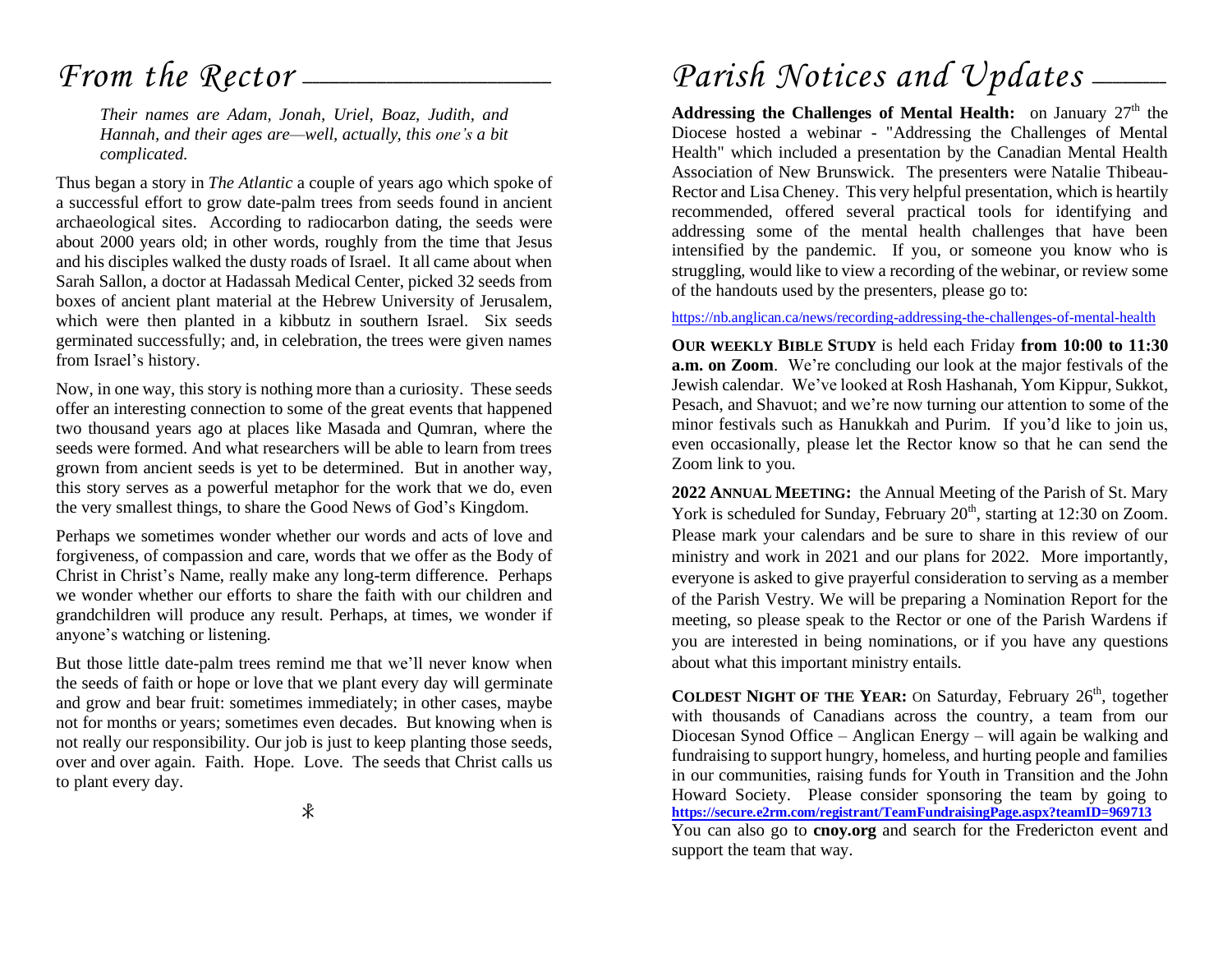**IF ANYONE IS AWARE OF ANY APARTMENTS** available at a reasonable lower-income rent, please let the Rector know. A member of the parish is looking to relocate in response to a pending significant rent increase. The inquirer is single, employed, and does not have any pets.

**A FEW COPIES OF THE 2022 CHURCH CALENDARS** are still available. The cost is \$8.00. For those not able to worship in person, please let me know if I can drop one off to you.

#### $\ast$

We acknowledge that the land on which we gather is the traditional unceded territory of the Wəlastəkwiyik (Wolastoqiyik) Peoples. This territory is covered by the "Treaties of Peace and Friendship" which Wəlastəkwiyik (Wolastoqiyik), Mi'kmaq, and Passamaquoddy Peoples first signed with the British Crown in 1726. The treaties did not deal with surrender of lands and resources but in fact recognized Mi'kmaq and Wəlastəkwiyik (Wolastoqiyik) title and established the rules for what was to be an ongoing relationship between nations.



#### SCHEDULE OF SERVICES

**FEBRUARY 9: EPIPHANY FERIA**

 6:30 p.m. – Evening Prayer 7:00 p.m. – Holy Eucharist

**FEBRUARY 10: EPIPHANY FERIA** 8:30 a.m. – Morning Prayer

**FEBRUARY 11: CAEDMON,** Poet 4:00 p.m. – Evening Prayer (Zoom)

**FEBRUARY 12: SEPTUAGESIMA SUNDAY**

 4:30 p.m. – Evening Prayer 5:00 p.m. – Holy Eucharist

**FEBRUARY 13: SEPTUAGESIMA SUNDAY** 9:30 a.m. – Morning Prayer 10:00 a.m. – Holy Eucharist

## *The Anglican Church of Canada The Diocese of Fredericton* THE PARISH OF ST. MARY, YORK



"The Kingdom of Heaven," said the Lord Christ, "is among you." But what, precisely, is the Kingdom of Heaven? You cannot point to existing specimens, saying, "Lo, here!" or "Lo, there!" You can only experience it. But what is it like, so that when we experience it we may recognize it? Well, it is a change, like being born again and relearning everything from the start… It is something that grows, like seed. It is precious like buried treasure, like a rich pearl, and you have to pay for it. It is a sharp cleavage through the rich jumble of things which life presents: like fish and rubbish in a draw-net, like wheat and tares; like wisdom and folly; and it carries with it a kind of menacing finality;… where it is equal, it seems unjust; where it is just it is clearly not equal - as with the single pound, the diverse talents, the labourers in the vineyard, you have what you bargained for; …it is to come; it is here and now; it is within you.

Dorothy Leigh Sayers (1893-1957), *The Poetry of Search*

#### **PRIEST AND RECTOR**

The Venerable Kevin M. Stockall, B.A. (Hons), M.Div. Rectory: 770 McEvoy Street, Fredericton NB E3A 3B7 454.0245 (rectory) | 461.7685 (cell) | kevin.stockall@bellaliant.net www.stmarysfredericton.ca